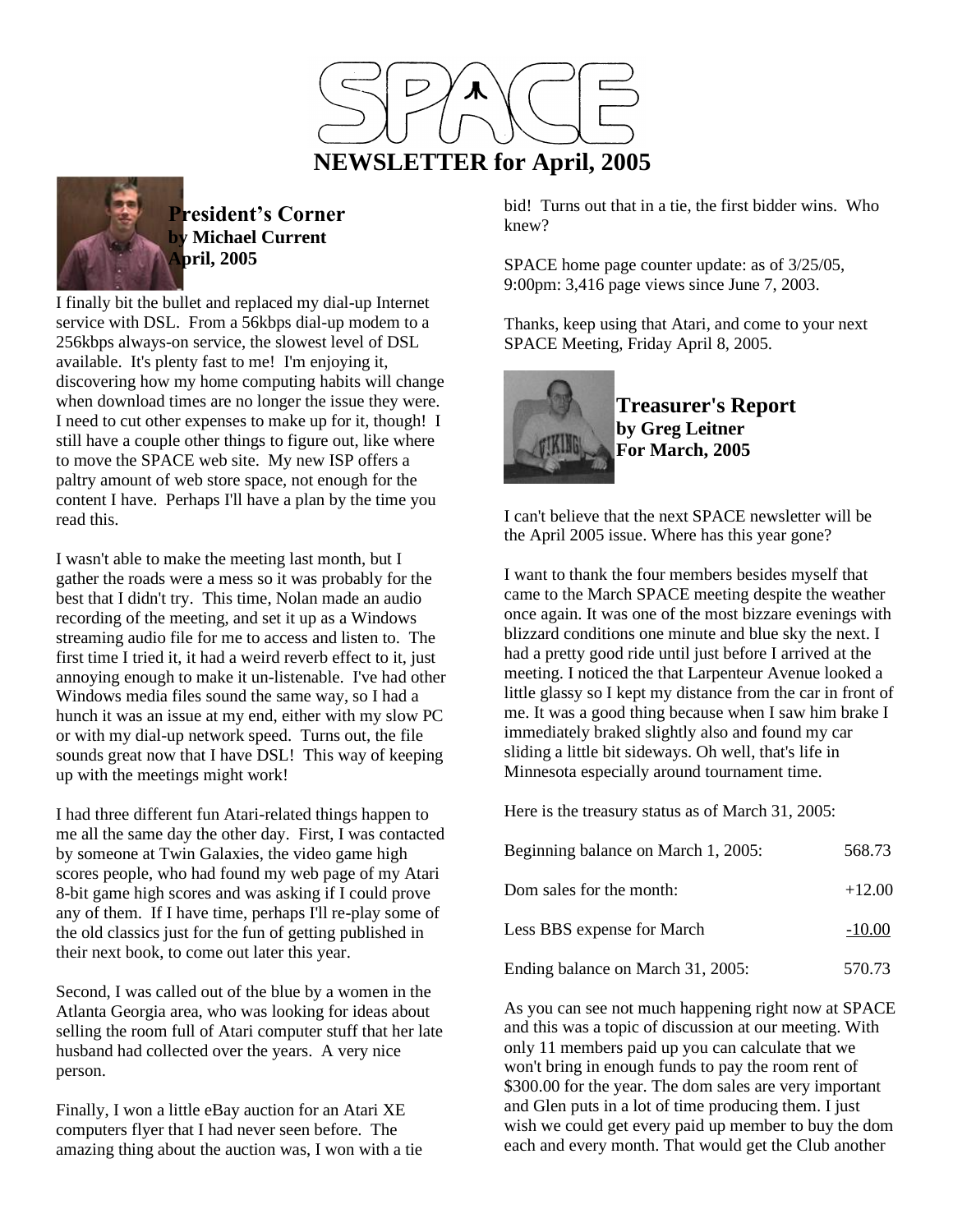\$33.00 per month and with our membership renewals we would clear our expenses. This doesn't seem like it should be that much to ask. Come on! Only \$3.00 per month and your \$15.00 for the annual dues each year. Let's do it.

Well the NCAA basketball is in full swing and that is where I will be planted this weekend from around noon to midnight each day, Saturday and Sunday. This year is almost impossible to pick so I am going to wait until after the Conference Championships this weekend before deciding which team I am betting on. We have a really cool betting league going each year where we pick the 65 teams from number one to the lowly number 65. Each round we add up the numbers that are left on your sheet and at the end of the tournament the one with the lowest number wins most of the pot with a small amount going to second and third places. I have to make all these calculations so I will be extremely busy the next couple of weeks.

Let's hope the weather will be more favorable next month and we can get all our members to attend. And don't forget to renew those memberships if it's due, and please, please, please buy a Dom!!!



**Secretary's Report By Nolan Friedland For March, 2005**

The March 2005 SPACE Meeting began at 7:35 p.m.

Greg welcomed everyone to the meeting and then asked that the minutes be read from last month.

For the Treasury last month, we sold 8 DOMs at \$3 each for a total of \$24 and had two membership renewals at \$15 each for a total of \$30, for a grand total income of \$54. Michael Schmidt, our Newsletter Editor, was paid \$104 for a year's worth of newsletter expenses. Also, \$20 was paid out for the BBS for this month and last month. As of last month our bank balance stood at \$638.73 - With the additional income and expenses for this month we are now down to \$568.73.

There are currently 11 paid up members, with 2 more memberships that have the possibility of being renewed as well.

Side A of this month's DOM contains 36 pictures created with Micro Illustrator shown in a slideshow format. Side B contains several German games and one cassette labeling utility from the "R\_SAGA" folder.

## **In BBS News.**

There has been quite a bit of activity regarding the BBS and its website. The current hit counters that were reported are as follows: Web Site - 1914, Telnet BBS Listing - 1890, Dialup BBS Listing - 924.

There were two new users that registered on the SPACE Forum - A lot of activity from David in Canada and the Vice President of SCAT. Both of the new SPACE website versions have been created and uploaded http://spacepda.atari.org/ and http://spacemobile.atari.org/.

Several photos from the 2004 Birthday and Christmas Party were submitted to the Newsletter Editor for inclusion in this month's newsletter.

Nolan, our BBS Operator came up with the idea of creating a weekly Internet radio program. This program would be recorded and then made available in two formats - Windows Media (wma) and MP3 - In this way all interested Internet users whether they have an Atari or not would be able to download and listen to the program.

There was no Old Business to discuss this month.

In New Business, there was a brief discussion on the use of Atari emulators. Greg mentioned that there are several back issues of IMAGE available for anyone that is interested.

The meeting adjourned at 8:20 p.m.



**BBS Corner By Nolan Friedland For March, 2005**

\*\*\*\*\*\*\*\*\*\*\*\*\*\*\*\*\*\*\*\*\*\*\*\*\*\*\*\*\*\*\*\*\*\*\*\*\*\*\*\*\*\*\*\*\*\*\*\*\*\* If anyone has any comments, suggestions, ideas, or submissions for the BBS Corner column or the SPACE BBS web site, you may email them to me, Nolan Friedland, at the address shown on the back of this newsletter under the "CLUB OFFICIALS" section.

\*\*\*\*\*\*\*\*\*\*\*\*\*\*\*\*\*\*\*\*\*\*\*\*\*\*\*\*\*\*\*\*\*\*\*\*\*\*\*\*\*\*\*\*